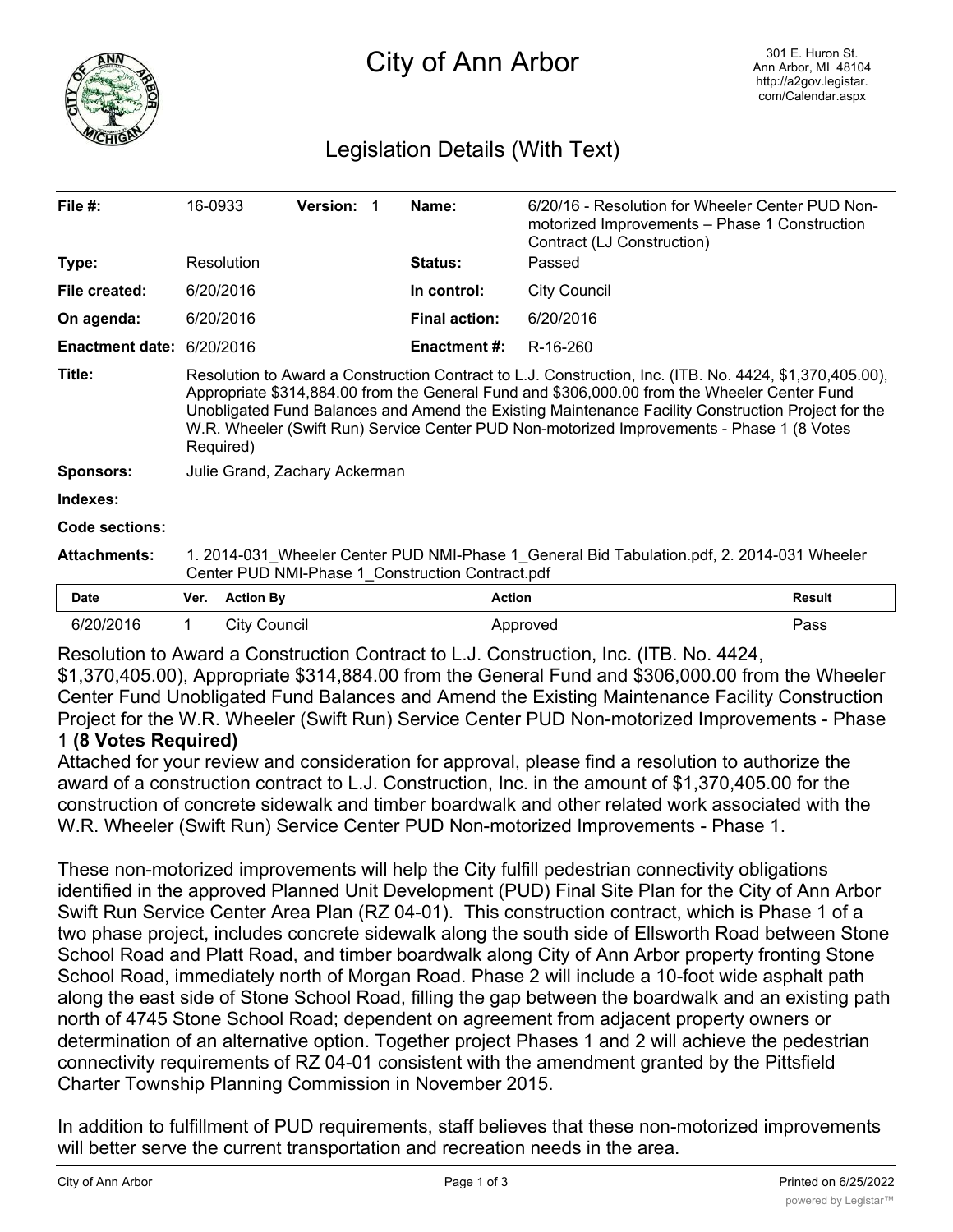### Budget/Fiscal Impact

The current City of Ann Arbor Capital Improvements Plan (CIP) includes the W.R. Wheeler (Swift Run) Service Center PUD Non-motorized Improvements (CIP ID/Name: TR-AT-16-02/Wheeler Center Area Sidewalks). The project includes costs and estimated revenues from the following sources:

| <b>Funding Source</b>                     | Construction Contract Other Project Costs <sup>1</sup> |              | Total          |
|-------------------------------------------|--------------------------------------------------------|--------------|----------------|
| Maint Facility Const Project \$314,312.73 |                                                        | \$65,667.27  | \$379,980.00   |
| <b>Wheeler Center Fund</b>                | \$253,326.32                                           | \$52,673.68  | \$306,000.00   |
| Solid Waste Fund                          | \$583,102.25                                           | \$252,763.75 | \$835,866.00   |
| <b>General Fund</b>                       | \$219,663.70                                           | \$95,220.30  | \$314,884.00   |
| Total                                     | \$1,370,405.00                                         | \$466,325.00 | \$1,836,730.00 |

1Other project costs include project management, planning, survey, design engineering, right-ofway/easement acquisition, public engagement, construction engineering, inspection, construction materials testing, equipment rental, administrative, construction contingency, and other miscellaneous expenses.

#### Public Outreach

Property owners adjacent to this project have been engaged throughout the design process. City staff has met on-site with property owners to discuss impacts to the adjacent right-of-way. Staff has also worked with Pittsfield Township and adjacent property owners to accommodate property owner requests; to the extent such requests are feasible and realistic.

Adjacent residents will receive notification prior to construction and at project milestones to keep property owners informed on the progress of the construction.

#### Bidding

The proposed work was advertised for bid on City's procurement webpage and on the Michigan Intergovernmental Trade Network (MITN) website with the bidding documents being available to interested contractors. Three bids were received and opened on Thursday, June 9, 2016. The lowest responsible bid, in the amount of \$1,370,405.00 is about 4.2% lower than the Engineer's Estimate of \$1,430,541.00. A tabulation of the bids is attached.

L.J. Construction, Inc. complies with the City of Ann Arbor Non-Discrimination and Living Wage Ordinances.

Prepared by: David Dykman, P.E., Project Manager

Reviewed by: Craig Hupy, Public Services Area Administrator

Approved by: Tom Crawford, Interim City Administrator

Whereas, The approved Planned Unit Development (PUD) Final Site Plan for the City of Ann Arbor Swift Run Service Center Area Plan (RZ 04-01) specifies that Pedestrian Connectivity requirements be fulfilled;

Whereas, The Pittsfield Charter Township Planning Commission granted the City an extension and amendment to the PUD requirements at their meeting on November 5, 2015;

Whereas, Phase 1 of the project is a step toward satisfying the PUD requirements for construction of sidewalks and paths;